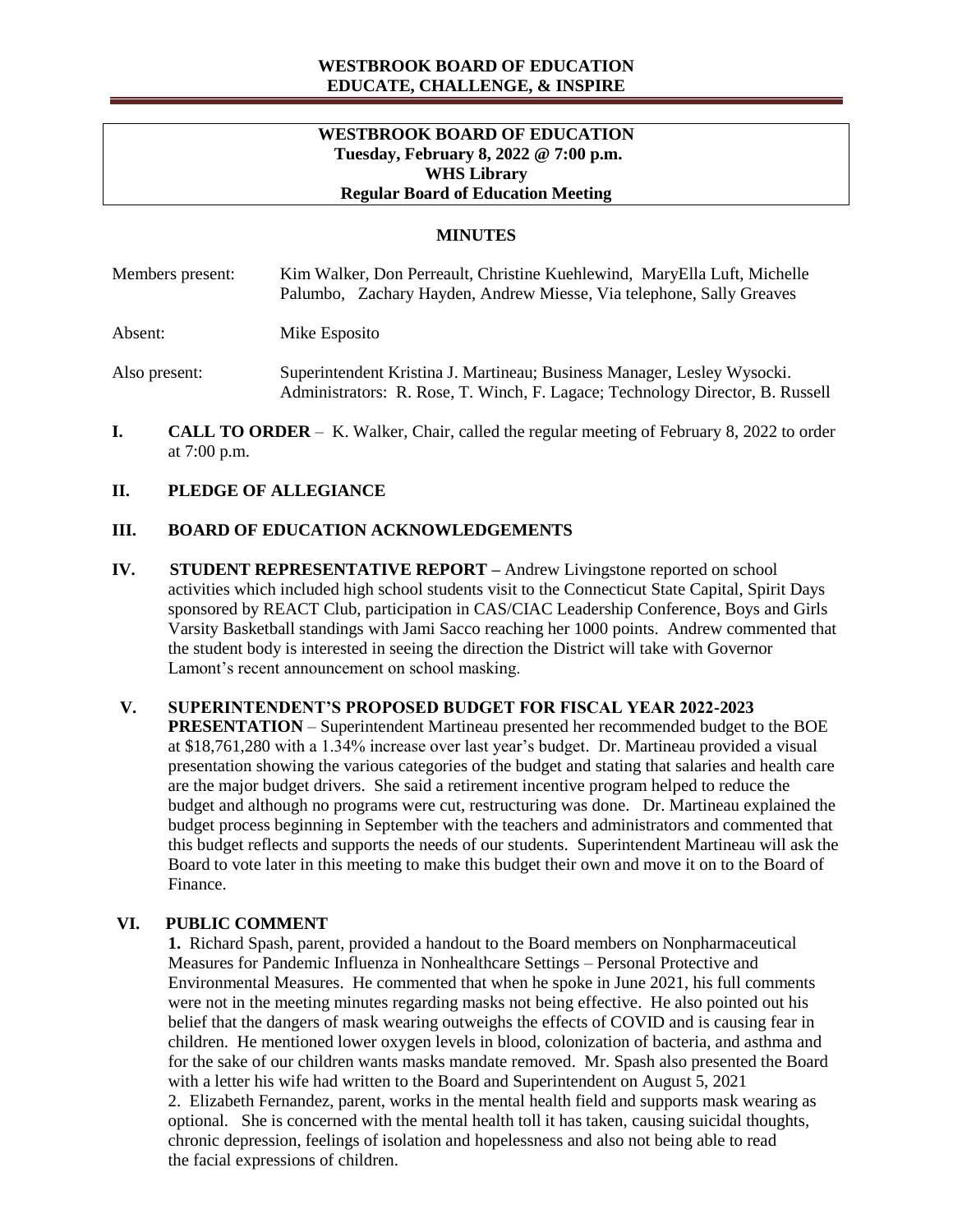3. Leslie Fuchs, parent, recommends that the Board follow CDC recommendations and to have students wear masks, stating that not all children have been vaccinated and there is still a "sea of red" relating to COVID. She prefers to keep students in school with masks.

## **VII. ADMINISTRATOR(S) COMMENTS**: No comments

## **VIII. NEW BUSINESS**

.

- **A. Disposal of Books**: K. Walker, Chair, referred to Policy 3260 Sale & Disposal of Books Equipment & Supplies and the Board's duty to approve the disposal books. A list of books to be removed from the library was provided to the Board of Education from the WHS librarian. **MOTION by M. Palumbo and SECOND by Z. Hayden to approve the disposal of the books as listed that are no longer useful to the curriculum. Vote unanimous.**
- **B. 2023-2027 Capital Improvement Plan –** Long Range Plan Subcommittee met prior to this Board meeting and submitted a recommendation to the full Board to approve the Capital Improvement Plan for 2023-2027 as presented. D. Perreault reported that Roger LeFleur attended the meeting. Tennis court repairs and a scoreboard were added to the plan for 2022- 23. There was discussion regarding air handler units and coil replacement. There will be further discussion with the BOF on additional funding for the plan. Since estimates went out, there have been increases in costs. MOTION by Z. Hayden and SECOND by M. Palumbo to approve the 2023-2027 Capital Plan as presented. Vote unanimous. MOTION CARRIES.

## **IX. SUPERINTENDENT'S REPORT**

- **A.** Enrollment Dr. Martineau reported February enrollment totals equal 636 students Pre K through 12, which includes 8 out-placed students. She reported that three students recently enrolled at Daisy, which will be reflected in the March totals.
- **B.** Superintendent's Proposed Budget for Fiscal Year 2022-2023 MOTION by M. Luft and SECOND by A. Miesse to approve Superintendent Martineau's Budget Proposal for 2022- 2023 as the BOE's Budget for Fiscal Year 2022-2023. Vote: (ayes) A. Miesse, M. Palumbo, D. Perrreault, C. Kuehlewind, S. Greaves, M. Luft, Z Hayden, K. Walker. Superintendent Martineau expressed appreciation to the Board for their support of the budget.
- **C.** Westbrook Portrait of a Graduate Update: Superintendent Martineau provided a presentation on the progress of Portrait of a Graduate. There were 522 responses to Survey #1 resulting in the top five categories thus far: Academic Readiness, Social-Emotional Readiness, College Career, and Workplace Readiness, Civic-Minded and Financial Readiness. Survey #2 has gone out and so far there have been 110 responses. To date, top 5 Portrait of a Graduate results from survey #2:
	- Responsible decision making
	- Perseverance
	- Critical thinking
	- Problem solving
	- Self management
- **D.** Superintendent Martineau talked about the next steps in sharing the survey results, PoG Steering Committee to meet and design PD for March; faculty work in March and April and to develop a presentation to the BOE.

### **X. OLD BUSINESS**

# **XI. CONSENT** AGENDA

- **A.** Approval of Minutes: MOTION by C. Kuehlewind and SECOND by M. Luft to approve the following BOE minutes:
	- **1.** Special Meeting of January 10, 2022
	- **2.** Regular Meeting of January 11, 2022
	- **3.** Special Meeting of February 3, 2022
	- Vote unanimous.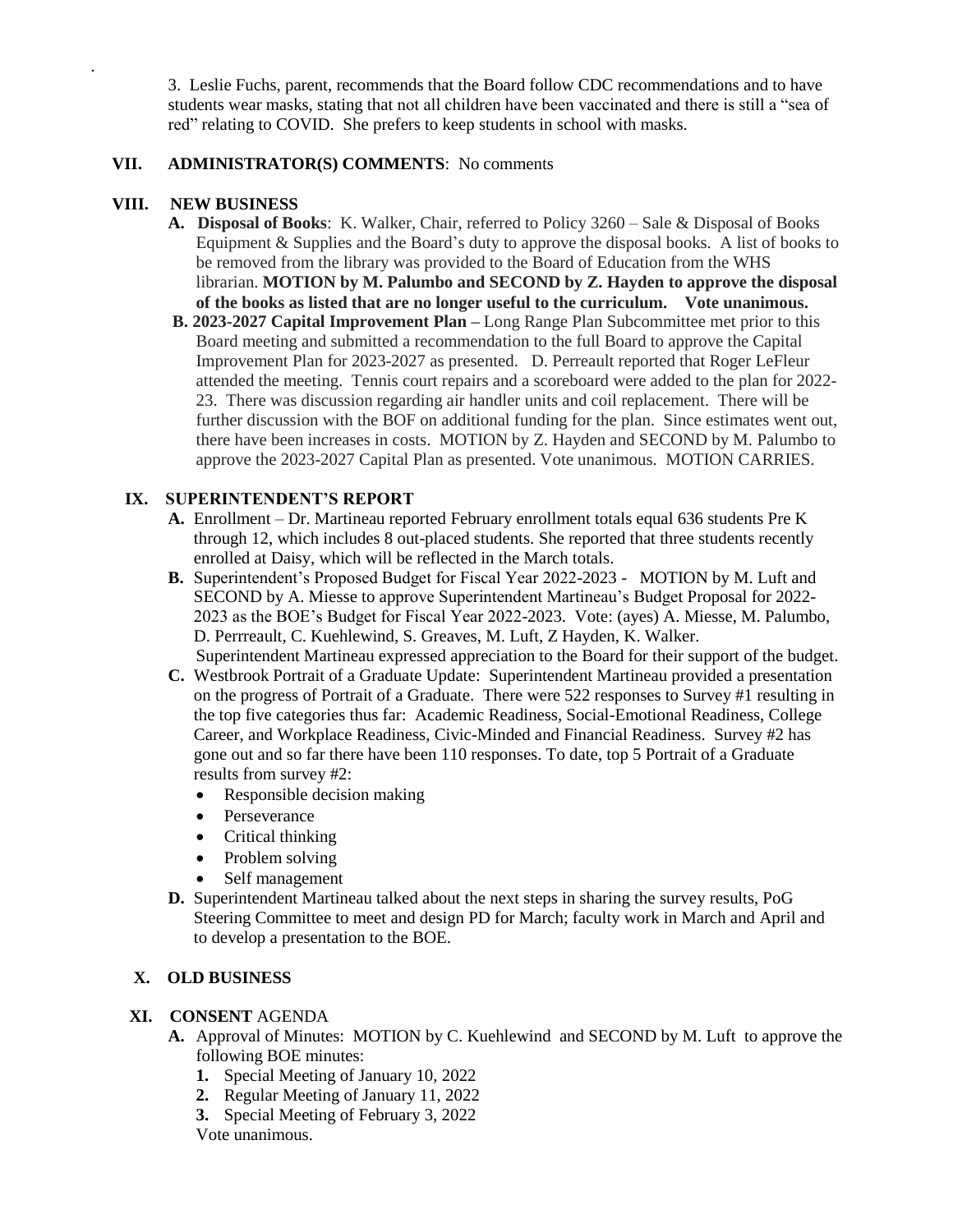# **XII. FINANCIAL REPORTS**

- **A.** Review of Check Listing: Board members reviewed check listings for January 6, 2022 in the amount of \$65,472.65 and for January 27, 2022 in the amount of \$284,007.39.
- **B.** Budget Narrative/Review of Expenditure Report to include Legal Expenditures. Mrs. Wysocki provided an overview of the budget as it stands.
- **C.** Line Item Transfer None
- **D.** Insurance Report An up to date insurance report was provided.

### **XIII. BOARD COMMITTEE REPORTS**

**A**. Policy - K. Walker asked committee members to read the materials for the next policy meeting on February 17.

**B.** Long Range Planning – D. Perreault – see comments under VIII.B.

**C.** Fiscal & Budget – Z. Hayden reported that the Fiscal & Budget Subcommittee met on January 27. He was appreciative to L. Wysocki and Superintendent Martineau for information provided to the Committee to give them a good sense of the budget. The Committee also discussed future meetings and its purpose. The next meeting is May 19.

**D.** Teaching & Learning – D. Perreault reported Teaching and Learning Subcommittee will meet on February 10, 2022.

**E**. Communications & Marketing – M. Luft reported the Communications & Marketing Subcommittee heard from the Music Boosters representatives, Lisa Anderson and Steve Anderson and were informed of the fundraising activities that the Music Boosters provide to the schools.

**F.** Negotiations – S. Greaves (no meeting)

**G.** Town Energy Ad Hoc Committee – L. Wysocki reported the next meeting is on February 16.

**H.** LEARN – Z. Hayden attended a Zoom meeting and reported that most of the meeting was dedicated to the fiscal state of Learn and a portion to how districts are using ESSER funds. This will be the last meeting he is able to attend and suggested to anyone who can attend, the meetings are available by Zoom.

**I.** PTSO Representatives – Z. Hayden reported WMS PTO's fundraisers including Valentine's Day carnations, WMS Book Fair, Spaghetti dinner and  $8<sup>th</sup>$  grade graduation plans; M. Luft reported on Daisy PTSO activities – Superintendent Martineau presented the budget, plans for the Daisy 5K Run in March, Christmas Fair success and transformation of the pit area into a STEAM area. The Board viewed a presentation on the details and phases of the project. R. Rose was appreciative to the Board and to Superintendent Martineau for their support. K. Walker talked about the WHS PTSO and the budget presentation. Other topics were the cookie swap, a hot cocoa bar, teacher appreciation plans, custodian recognition, Valentine's Day, a coffee and tea fundraiser, plans for grade breakfasts in May and the current raffle for Project Graduation. There was also a discussion to resume the  $8<sup>th</sup>$  grade joining the high school band and chorus for a performance.

**J.** BOE Ad Hoc Calendar Committee – Z. Hayden has met with D. Perreault to create a calendar for the Board to follow. They will meet with the full Ad Hoc committee and the Superintendent and hopefully bring it to the full Board in March.

**XIV. BOARD GOALS –** Z. Hayden reported on the CABE Legislative Breakfast he attended with other board members. He said 90% was on the discussion about masks. K. Walker commented that there is a free webinar coming up - *Board Meeting Fundamentals to include Roberts Rules,* for anyone who is interested. She also attended the January 27 webinar on the Art of Listening which was informative.

#### **XV. PERSONNEL**

A. Non-Certified Resignations: Dr. Martineau reported the following non-certified resignations and new hires:

1. Emily Cody – Paraprofessional

- B. Non-Certified New Hires
	- 1. Katherine Richard –Paraprofessional (Daisy)